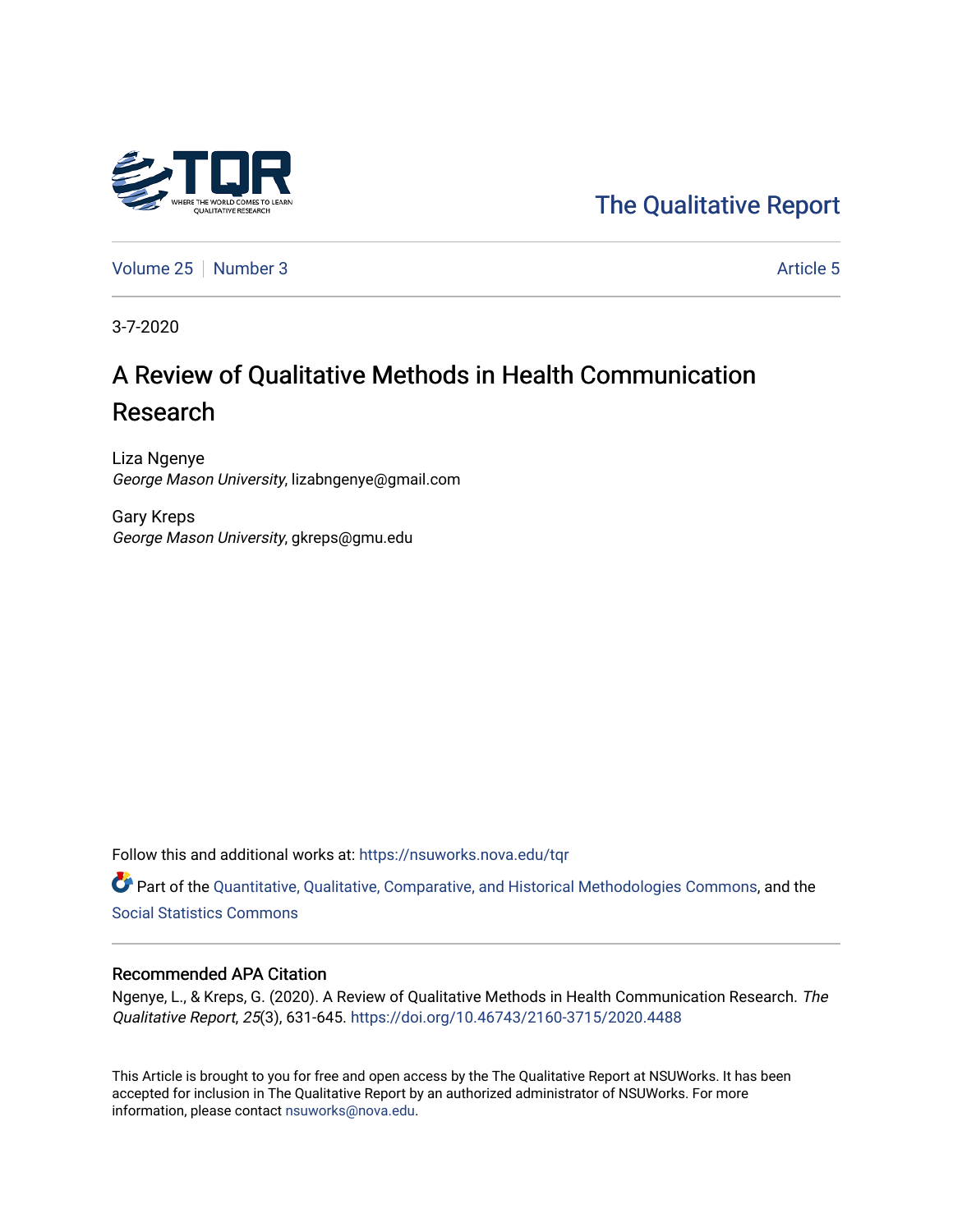

# A Review of Qualitative Methods in Health Communication Research

# **Abstract**

This paper examines the ways that qualitative inquiry can be especially useful for gathering relevant descriptive data that can provide a deep understanding of health communication issues and processes, as well as to provide evidence-based guidance for addressing key challenges of health care delivery and promotion. This article promotes methodological diversity in research designs and illustrates the value of employing qualitative methods such as ethnography and grounded theory in health communication research. It is also provides calls for the application of less-used, unfamiliar qualitative methods such as phenomenology. Our careful bibliographic review of health communication research studies published over the past twenty years was conducted using the Google Scholar search engine (employing key search terms that included "health communication, qualitative, ethnography, phenomenology, grounded theory, and multimethod") to guide our analysis of the uses of qualitative inquiry in health communication inquiry. Our analysis identified a breadth of qualitative research applications and opportunities for future inquiry. This article concludes with an analysis of challenges in qualitative research and a discussion of the usefulness of multimethodological research to address complex health communication challenges.

## Keywords

Health Communication, Ethnography, Grounded Theory, Phenomenology, Multimethodological

#### Creative Commons License



This work is licensed under a [Creative Commons Attribution-Noncommercial-Share Alike 4.0 International](https://creativecommons.org/licenses/by-nc-sa/4.0/)  [License](https://creativecommons.org/licenses/by-nc-sa/4.0/).

## Acknowledgements

We would like to thank the editorial team for their support in the publication of this manuscript.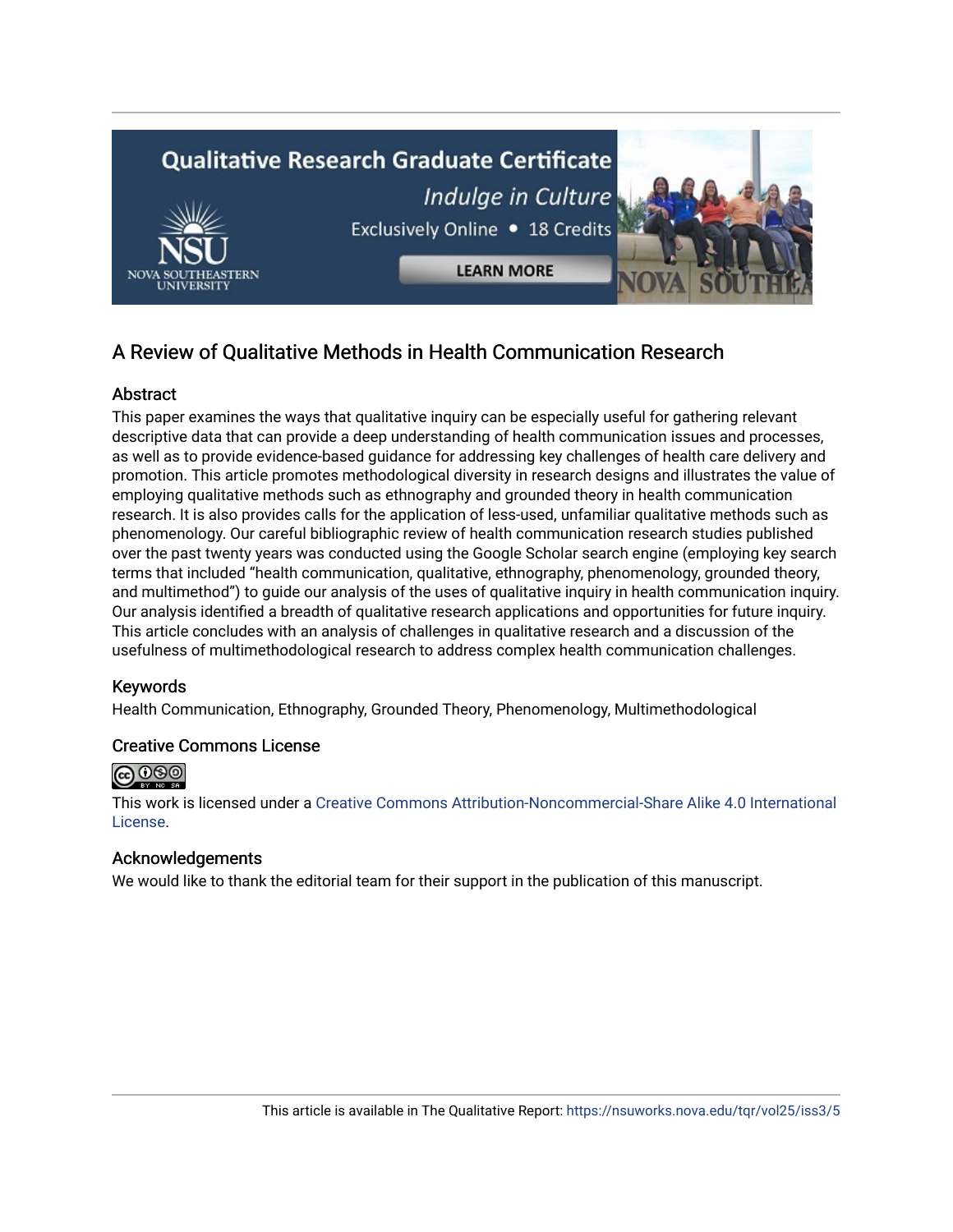

# **A Review of Qualitative Methods in Health Communication Research**

Liza Ngenye and Gary L. Kreps George Mason University, Fairfax, Virginia, USA

*This paper examines the ways that qualitative inquiry can be especially useful for gathering relevant descriptive data that can provide a deep understanding of health communication issues and processes, as well as to provide evidencebased guidance for addressing key challenges of health care delivery and promotion. This article promotes methodological diversity in research designs and illustrates the value of employing qualitative methods such as ethnography and grounded theory in health communication research. It is also provides calls for the application of less-used, unfamiliar qualitative methods such as phenomenology. Our careful bibliographic review of health communication research studies published over the past twenty years was conducted using the Google Scholar search engine (employing key search terms that included "health communication, qualitative, ethnography, phenomenology, grounded theory, and multimethod") to guide our analysis of the uses of qualitative inquiry in health communication inquiry. Our analysis identified a breadth of qualitative research applications and opportunities for future inquiry. This article concludes with an analysis of challenges in qualitative research and a discussion of the usefulness of multimethodological research to address complex health communication challenges. Keywords: Health Communication, Ethnography, Grounded Theory, Phenomenology, Multimethodological*

#### **Introduction**

Health communication research is an important, yet complex, area of applied inquiry designed to increase knowledge about the many communication challenges confronted in the delivery of health care and the promotion of health. Such knowledge is needed for enhancing the quality of health care and health promotion efforts (Britten, 2011; Glasgow et al., 2003; Kreps, 1989, 2001, 2008, 2011; Neumann, Kreps, & Visser, 2011; Nutbeam, 1996; Smedley & Syme, 2001; Smith, 1989; Villagran, 2011). Yet communication research on health care services and health promotion is complicated by the myriad individual, organizational, and societal factors that influence health-related decisions and behaviors, making it difficult to control for secular trends (uncontrolled social and environmental influences) that affect health care and health promotion practices (Finnegan et al., 1999; Kreps et al., 2002; Merzel & D'Afflitti, 2003). Communication research on health care and health promotion must take into account numerous situational, psychological, and societal factors to fully examine the oftenhidden dynamics of health care and health promotion (Simpson & Freeman, 2004). This essay examines the ways that various qualitative research designs can provide the depth of understanding needed to address the underlying issues of complexity in health care and health promotion. The methods selected in this essay are representative of the many qualitative methods available and this selection demonstrates the philosophical and practical variety in qualitative research. A careful bibliographic review of health communication research studies published over the past twenty years was conducted using the Google Scholar search engine (employing key search terms that included "health communication, qualitative, ethnography,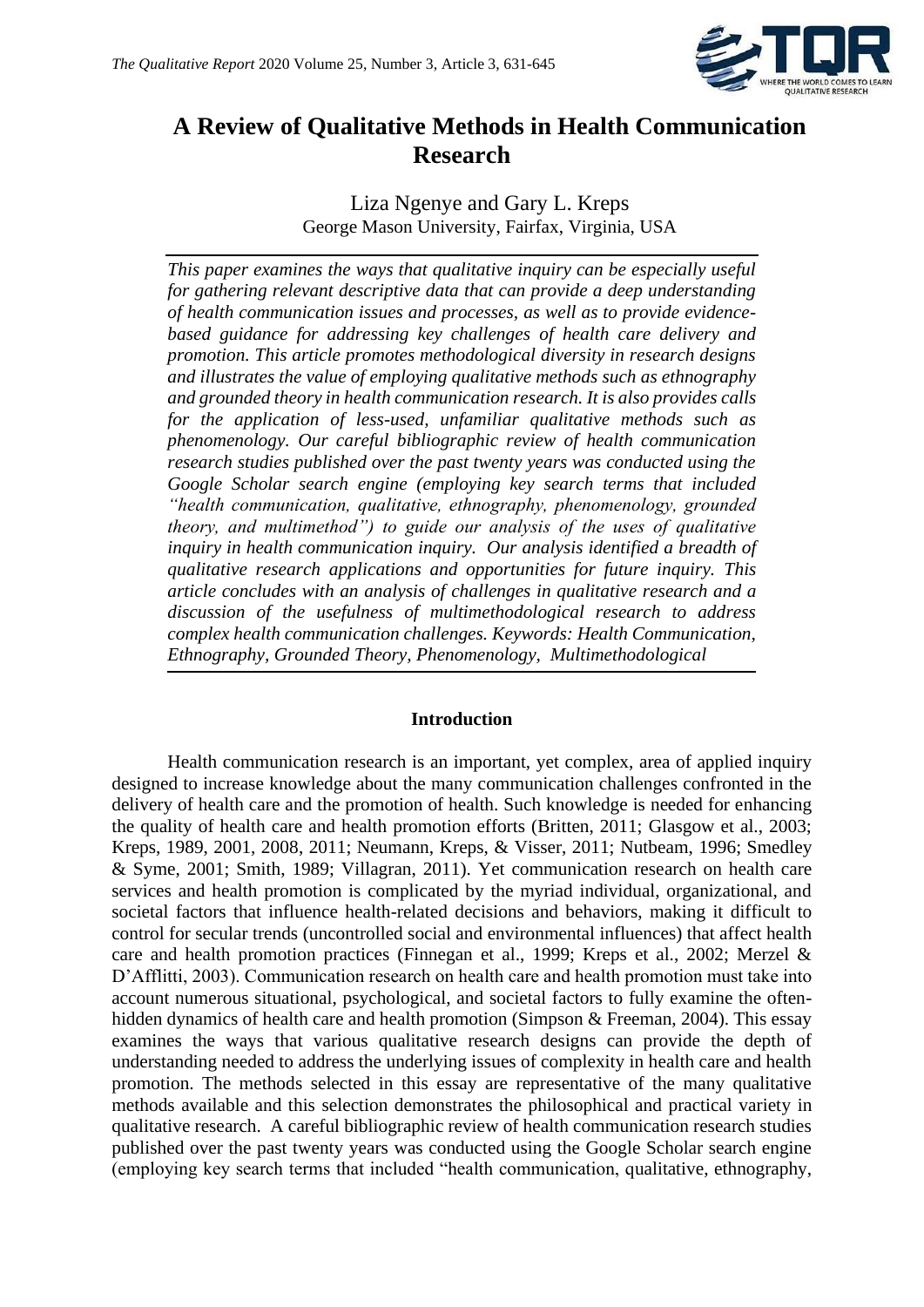phenomenology, grounded theory, and multimethod") to guide our analysis of the uses of qualitative inquiry in health communication inquiry. Our analysis identified a breadth of qualitative research applications and opportunities for future inquiry.

There is a large and growing body of health communication research that employs a broad range of research designs, methods, and theories (Glasgow et al., 2004; Kreps, 2001; Whaley, 2014). While the traditional, default gold standard for biomedical research has long been assumed to be the use of randomized clinical trial (RCT) experiments to promote research precision, control, and prediction, in reality there is great methodological diversity in health communication research (Concato, 2004; Concato et al., 2000; Jadad & Rennie, 1998). The over-reliance of using self-report measures with respondents, such as with standardized scales in questionnaires and interviews, in most quantitative research contributes to a lack of complete understanding of the experiences of research participants, which is why researchers have turned to qualitative methods such as in-depth personal interviews and focus group discussions to provide a full account of the lived experiences individuals in society (Kreps, 2008). Qualitative research is particularly useful to seek answers to questions about the 'what', 'how' or 'why' of phenomena rather than 'how much' or 'how many' (Britten, 2011); or when the subject matter to be investigated is ill defined; not understood; complex, sensitive, concerns with processes; requires an understanding of detail; or requires new ideas or creativity (Britten, 2011).

There are unique advantages and disadvantages to various research methods, and it behooves health communication researchers to select the best methods for addressing particular research questions (Kreps, 2001, 2002; Maclean & Eakin, 1992; Sackett & Wennberg, 1997). Sometimes the best approach is to combine methods into mixed method or multimethodological designs (Johnstone, 2004; Nutbeam, 1999; Kreps, 2008; Neumann, Kreps & Visser, 2011; Kreps, 2011). Effective health communication research captures the complexities of health care by gathering deeper, broader and practical insights into phenomena using appropriate methodologies (Neumann, Kreps, & Visser, 2011). This essay examines the particular strengths of utilizing various qualitative research methods such as ethnography, grounded theory, phenomenology, and multimethodological research designs for generating valid, reliable, and useful data for enhancing health care delivery and promoting public health. A careful bibliographic review of health communication research studies published over the past twenty years conducted using the Google Scholar search engine (employing key search terms that included "health communication, qualitative, ethnography, phenomenology, grounded theory, and multimethod") guided our analysis of the uses of different qualitative research designs in health communication inquiry.

#### **Ethnographic Research in Health Care and Health Promotion**

Ethnography is a qualitative method for generating in-depth descriptions and analyses of social events, often through the use of direct observations, participant-observations, and/or unstructured personal interviews with key respondents (Frey et al., 2000). Ethnographic work has the potential to enrich understanding of the many underlying processes and motivations that influence health and health care (Lambert & McKevitt, 2002). While a great strength of ethnographic research is its depth of analysis, a commonly cited limitation is the generalizability of ethnographic research results, since ethnographies are often conducted within a single health setting and usually employ purposive rather than random sampling strategies, for example, note that each method utilizes sample methods that is unique to the type of methodology (Devers & Frankel, 2000; Mantzoukas, 2004). Since each ethnography focuses on examining a very unique population, it is difficult to generalize findings from one study to other populations. Care must be taken when generalizing the results of ethnographic research across populations and settings. Another concern about ethnographic inquiry is the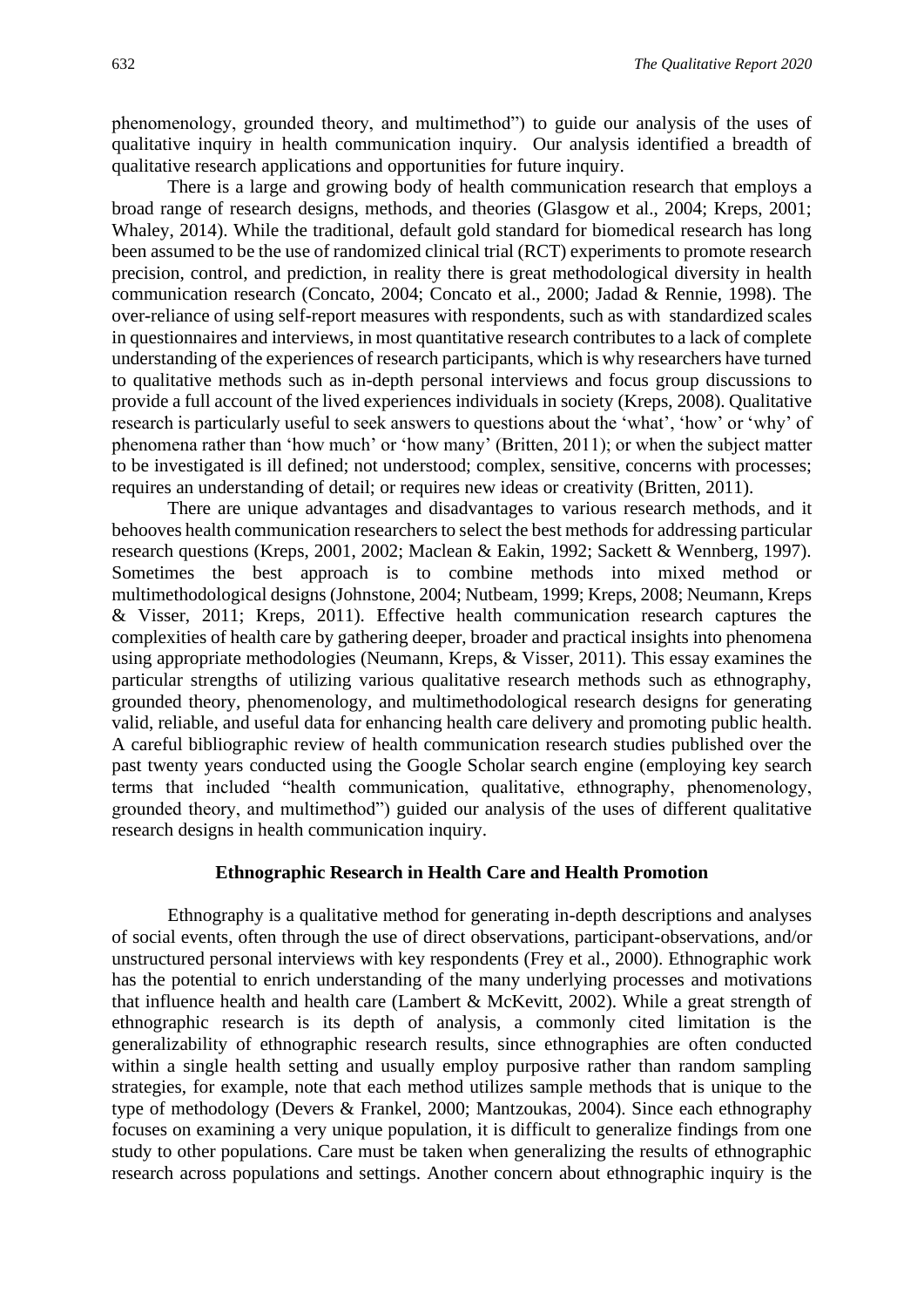validity of subjective interpretations of health events and processes by researchers. Though the purpose of ethnography is to know something as it is situated in its culture and hence some findings may be generalized and some may not, some scholars argue that researchers' internalized personal experiences should be acknowledged as it influences the research design, process and relationships with research participants (Ellingson, 2006), and that personalization presents clearer understanding of the social reality of the research setting (Goodall, 2004). The integration of the researcher into the research process in ethnographic research provides an egalitarian framework that considers the positionality of the researcher and structures of power that silences marginalized groups in research (Ellingson, 2006). Some have called for intersubjective strategies for helping to validate ethnographic research interpretations (Finlay, 2002).

To describe the positionality and orientation of the authors of this article (Liza and Gary) we will each describe our individual experiences and orientations to qualitative health communication research. Liza has a deep appreciation and personal experiences using qualitative methods to examine complex health communication issues. For example, she used auto-ethnographic methods to recount, examine, and analyze her powerful experiences of her diagnosis, treatment, and her long-term recovering from a deadly form of cancer that occurred while she was a college student study very far from home. This study is reported in her moving book, *Honest Words: A Young Person's Story and Guide to Cancer Survivorship* (Ngenye, 2015). More recently, in her doctoral dissertation research (conducted under the direction of Gary Kreps who served as her dissertation advisor), she conducted an ethnographic study of the influential communication relationships that develop between cancer patients and their family caregivers. She used narrative analysis of personal stories she gathered from both patients and their caregivers using in-depth personal interviews and the critical incident technique (Ngenye, 2018).

Gary has been conducting health communication studies for many years, employing multiple research methods to examine a wide-range of health issues (including cancers, HIV/AIDS, mental health issues, chronic diseases, environmental health risks, infectious diseases, and obesity). As a health promotion interventionist (someone who develops and implements communication programs to address health issues) he regularly uses qualitative methods to gather in-depth information about health communication problems, needs, and opportunities to guide the development and implementation of new communication programs, policies, and technologies. Many of his studies are conducted with unique vulnerable and atrisk populations who have very different backgrounds from him (often they are from different countries, races, ethnicities, occupations, sexual orientations, religions, and sometimes use different languages then he does). So, he often employs cultural informants and research partners in his studies to help understand the diverse populations he studies. He typically conducts in-depth personal interviews, focus group discussions, document analyses, and participant observations to learn about unique health communication needs and experiences. Although his graduate training was primarily in the use of quantitative methods, he has become a strong advocate for the use of qualitative research, as well as for conducting multimethodological studies, and has published widely about these issues (Kreps, 1989, 1995, 2001, 2002, 2006, 2008, 2011).

There is a long tradition of studying health care systems and health behavior through ethnography such as the classic ethnographic work of Becker et al. (1977) and Kleinman (1980, 1988). However, until recently such research was not well accepted within the mainstream health care and health promotion research, and ethnographic research was rarely solicited through federal research funding (Green & Thorogood, 2018; Savage, 2000). Lately, though, there have been calls for more ethnographic health research, including new research funding opportunities (Meyer, 2000). The National Science Foundation has introduced an Ethnographic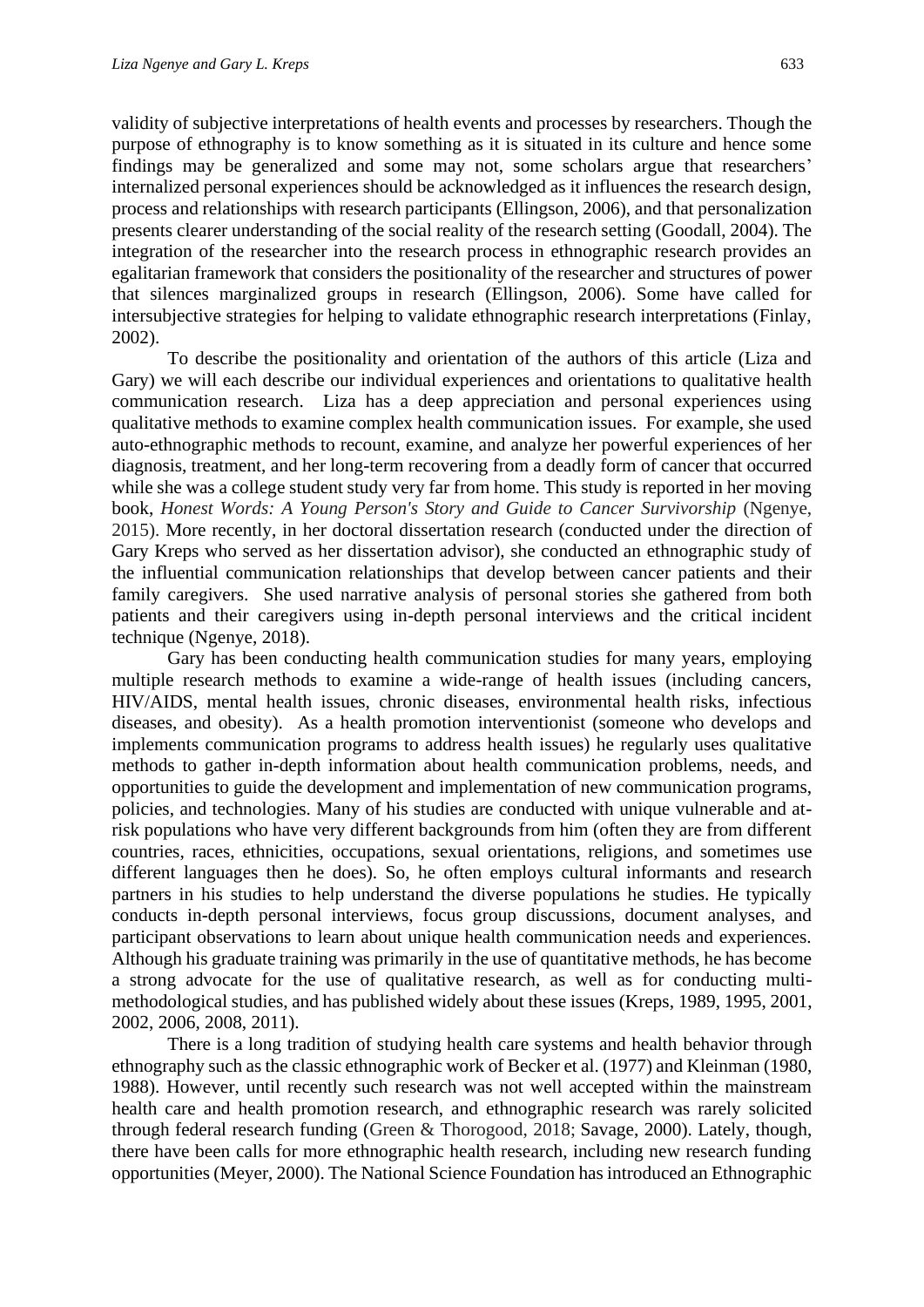Research Training Grant (2001). The National Institutes of Health introduced a Program Announcement for Research in Methodology and Measurement in the Behavioral and Social Sciences that identified ethnographic research as an area of particular interest (2002), and released a Request for Applications on Supplements for Methodological Innovations in the Behavioral and Social Sciences that specified the need for ethnographic research (2003). The use of ethnographic qualitative research methods has been gathering strength in health communication research (Devers & Frankel, 2001; Dixon-Woods, 2003; Simpson & Freeman, 2004). For example, Ellingson (2003) reports a fascinating participant observational field study conducted in cancer clinics to identify the communication patterns used to engender teamwork. Ellerbeck et al. (2001) conducted a direct observation study of physician-patient encounters in 38 physician offices to better understand colorectal cancer (CRC) screening practices in primary care. Leydon et al. (2000) conducted a revealing ethnographic study using in-depth personal interviews with 17 patients with cancer diagnosed in the previous 6 months to explore why cancer patients do not want or seek information about their condition beyond that volunteered by their physicians. These studies provide important insights into the underlying influences on health care and health promotion behaviors.

#### **Grounded Theory Method Research in Health Communication**

Grounded Theory is a research method that inductively formulates theory based on participant data. Grounded theory blends empiricist rigor with the rich qualitative data of incorporating social constructivism based on the assumption that social reality is multiple, processual, and constructed (Charmaz, 2014). The goal of Grounded Theory methods is theory construction as theories attempt to answer questions and account for what happens, how it ensues, and may aim to account for why it happened (Charmaz, 2014). The process of theory construction is iterative, going back and forth from data collection to analysis; involves constant comparative analysis, comparing how data compares across interviews or within the same interview; grounded in the use of codes and categories to define the boundaries and elements of emergent theory; and guided by the researcher's analysis of the process through memo-writing. The hallmark of Grounded Theory method is emphasis on theoretical sampling and saturation to provide necessary validity and reduce erroneous interpretations and researcher bias. The Grounded Theory method enables the researcher to construct abstraction and simultaneously tie these abstractions to data; it means learning about the specific and the general – and seeing what is new in them – then exploring their links to larger issues or creating larger unrecognized issues in entirety (Charmaz, 2014).

Salmon, Mendick, and Young (2011) provide an excellent example of the use of grounded theory to develop and test health communication theory, since it has been difficult to define what good theory is even though the utilization of theories are associated with better clinical outcomes. The authors developed a method to study this relationship from the subjective experiences of participants and tested the potential of this method to the larger goal of defining the tenets of the theory. The study unit was a breast cancer unit in a socioeconomically diverse urban population in the United Kingdom. The researcher was a nonparticipant observer of 20 breast cancer patient consultations and he also interviewed patients and surgeons separately. Data analysis involved cross-case analysis of the three different types of data, consultations, interviews, and within-case analysis to ensure procedural lineage and conceptual cross fertilization, or utilization across different types of data. To ensure the quality of this analysis and theoretical validity, the authors connected their analyses with broader theory and catalytic validity—potential to influence practice and research. These major theoretical takeaways from the research study: patients define emotional concern as how effectively physicians employ expertise, instead of addressing emotional issues, or using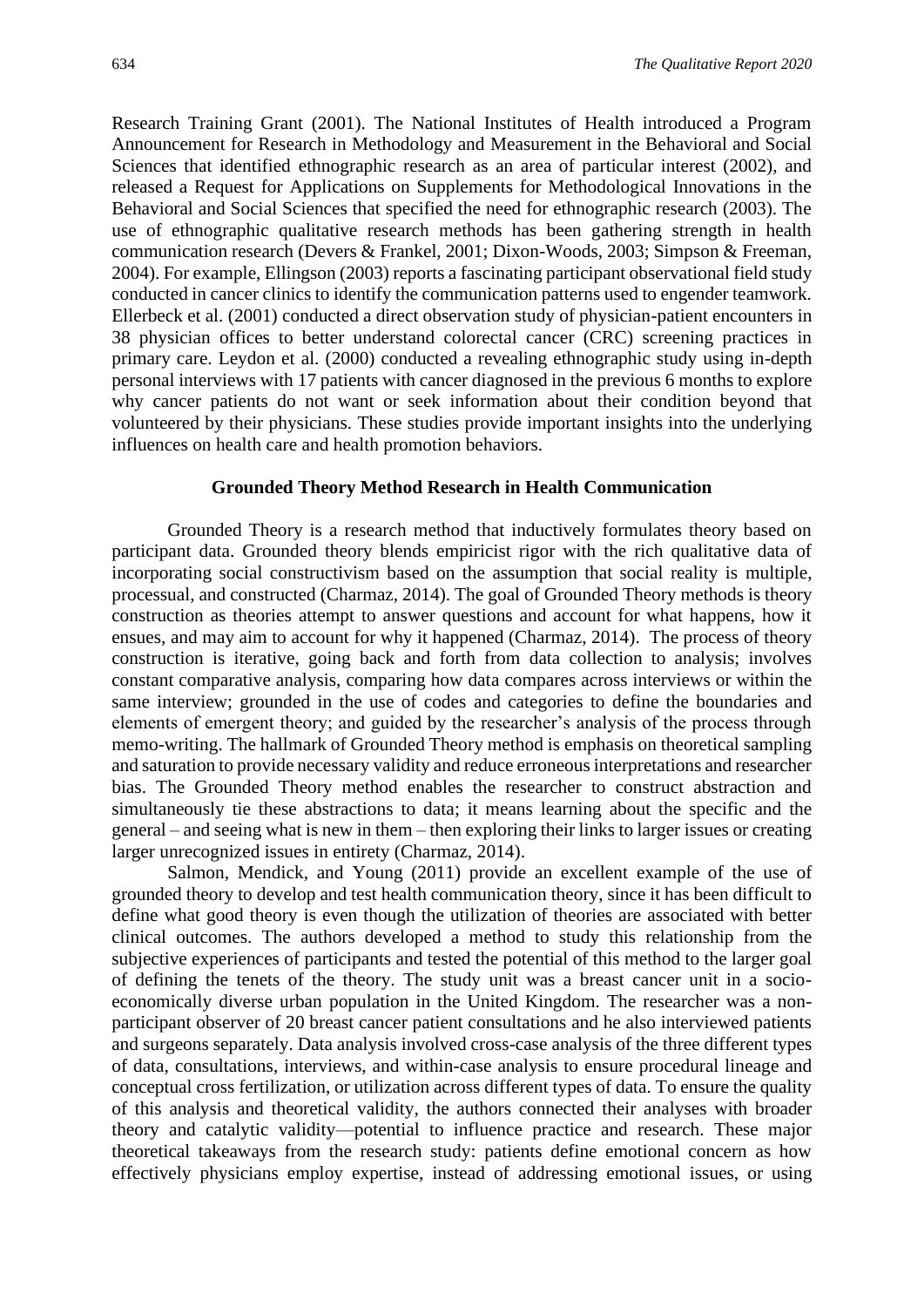emotional talk, as previous literature suggests; personalization is best expressed through nonverbal behavior such as eye contact; and authenticity and ethos are key to a successful patient-provider relationship.

#### **Call for Phenomenology in Health Communication Research**

In our review of the published health communication literature over the past twenty years we found that phenomenology is rarely used as a research design in comparison to Grounded Theory and Ethnographic research designs, yet it yields interesting results to complex questions in health communication research. Simply stated, phenomenology is the offspring of philosophy and science. The father of phenomenology Edmund Husserl once made the statement that woe one who has the misfortune to be in love with philosophy (Moustakas, 1994) The love of philosophy is the beginning to the field of phenomenology. Not so much a field or academic discipline, phenomenology is more like a perspective of looking at abstract things such as despair, loneliness, guilt and victimization, among other complex human experiences that are not necessarily negative emotive experiences. Phenomenology is to uncover what we see, think and feel, and bring them to light so that everyone else, who has similar experiences, can validate the universality of these human experiences. Phenomenology is a research approach to inquiry that seeks to understand individuals and their meanings and interactions with others and the environment (Lopez & Willis, 2004). Moustakas (1994) shares a method to conduct an organized, disciplined and systematic study. This methodology begins with a source of curiosity in one's life. Then, the researcher asks questions and dives into the literature to hear what other scholars say about the phenomenon, or life experience. Afterwards, the researcher finds others who will collaborate in the quest to define and describe this experience (Moustakas is adamant in referring to research participants as co-researchers). Next, the researcher creates a set of questions to guide the conversation with the co-researchers. The sixth step, the actual in-depth and lengthy interview, is probably the most difficult part of this process. Moustakas and his predecessor Husserl (1970) were concerned that the researcher's experiences might interrupt the uncovering of these phenomena, and therefore transcendental phenomenology advocates that the researcher puts aside his own thoughts, interpretations, and personal identity in a strategy called bracketing. Finally, the researcher organizes and composes textual and structural descriptions, referred to as meanings and essences, of the phenomenon.

Phenomenology has two distinct schools of thought: descriptive (eidetic) phenomenology and interpretative (hermeneutic) phenomenology. The descriptive (eidetic) approach arose from Husserl's (1970) ideas that human experiences have significant value with features that are common to all persons who have those experiences—universal essences or eidetic structures—that are generalizable. Therefore, it is essential for the researcher to shed all prior personal knowledge to grasp the essential lived experiences of those being studied (Lopez & Willis, 2004). This means that the researcher must actively strip his or her consciousness of all prior expert knowledge as well as personal biases through the removal of a detailed literature review and specific research questions, and other techniques such as bracketing, holding off the researcher's ideas, preconceptions and personal knowledge. This rigorous scientific approach is objective and non-contextual with the goal of transcendental subjectivity, whereby the researcher's influence is completely negated. On the other hand, interpretative (hermeneutic) phenomenology is the product of Heidegger (1962), Husserl's student who challenged his predecessor's ideas. The divergence of interpretative phenomenology is Heidegger's belief that humans cannot abstract themselves from the world; therefore, is not the pure content of human subjectivity that is the focus of a hermeneutic inquiry (Lopez & Willis, 2004). Interpretative phenomenology puts the context back into inquiry, conceptualized as situated freedom, which perceives that subjective experiences are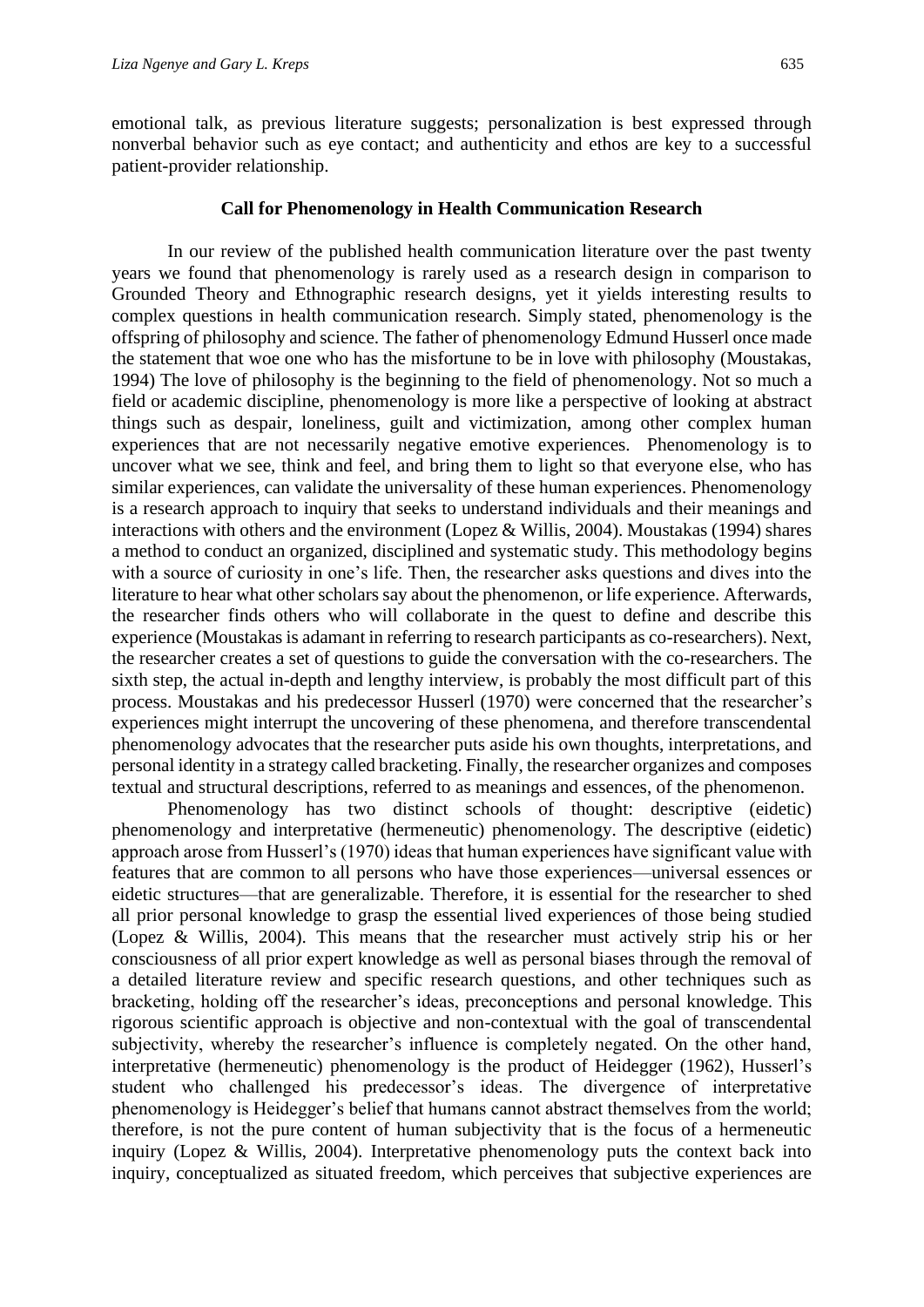not absolute but rather inextricably linked with social, cultural, and political contexts, including the positionality of the researcher. Central to this argument is co-constitutionality, a concept that indicates the shared meanings of both the researcher and the participant, metaphorically represented by a fusion of horizons that explains this act of intersubjectivity. Interpretation is fluid and plural, and instead of one true meaning there could be more than one interpretation depending on the focus of the research. Researchers should begin their research inquiry with a clear statement of purpose, then choose which philosophical approach best fits the stated purpose, and finally select the method most appropriate to guide research design, structure and findings. Phenomenology is attractive to the researcher with an inquisitive mind and is useful to uncover the depths of experiences that many health communication researchers will encounter in the complex social realities of the health communication field. For example, Graffigna et al (2011) reported a powerful phenomenological study using ethnoscience to explore the depth of cancer patients experiences and responses to cancer related fatigue.

#### **Challenges in Qualitative Health Communication**

One of the biggest challenges that researchers face in qualitative research is the issue of validation. The practice of validation serves a methodological and ethical imperative to assess the validity, credibility, accuracy and rigor of measurements and interpretation. Validation is conducted in two stages of the research process; either after transcription to confirm accuracy before analysis and coding; or after the initial or final analysis to validate researcher interpretations of data (Goldblatt, Karnieli-Miller, & Neumann, 2011). Validation, also referred to as member check, may be risky as it may cause harm to participants and the relationships they have with each other. In one example, a researcher shared her findings with her participants in a closed environment, and one of the participants broke out hysterically at one de-identifiable quote (Goldblatt, Karnieli-Miller, & Neumann, 2011). To prevent harm, confusion and disappointment, qualitative research credibility is imperative, and to ensure trustworthiness, researchers should ensure anonymity; sufficient context in verbatim quotations; external validation to reduce researcher biases; acknowledging differences in perspectives and balance in positive and negatives in cases (Goldblatt, Karnieli-Miller, & Neumann, 2011). The advantages of member checking is to assess validity of findings, that they are true to nature, and preserve the authenticity of the research process in line with ethical standards of qualitative research.

Participant recruitment is a challenge to many health communication researchers conducting clinical research. When recruiting patients, there are risks of over-or-underrepresentation of certain populations; struggles to gain access, maintain participant interest, and overcome apprehension and concerns of participants. Shue (2011) suggests three strategies to reach patient populations: (1) study the priority population, (2) minimize the research burden, and (3) be flexible in using various recruitment strategies. When recruiting physicians, researchers are met with even lower participation rates due to physician workload, lack of time, fear of negative impact from research results, and uncertainty about attaining a reasonable sample size. Shue (2011) advises that relationship-building is key to physician recruitment. Her suggestions are to involve physicians in the research design process, utilize physician advisory boards or professional associations, and use of physician recruiters (Shue, 2011). Physicians are likely to participate if the study results will positively impact their clinical practices and enable the physicians to develop further their patient-care skills (Shue, 2011). Using these methods, Shue recruited 196 patients in a 15-month data collection period of her clinical study (2011). Shue warns researchers of costs associated with clinical research such as time, monetary costs, financial incentives, advertisements and promotional materials, and staff costs.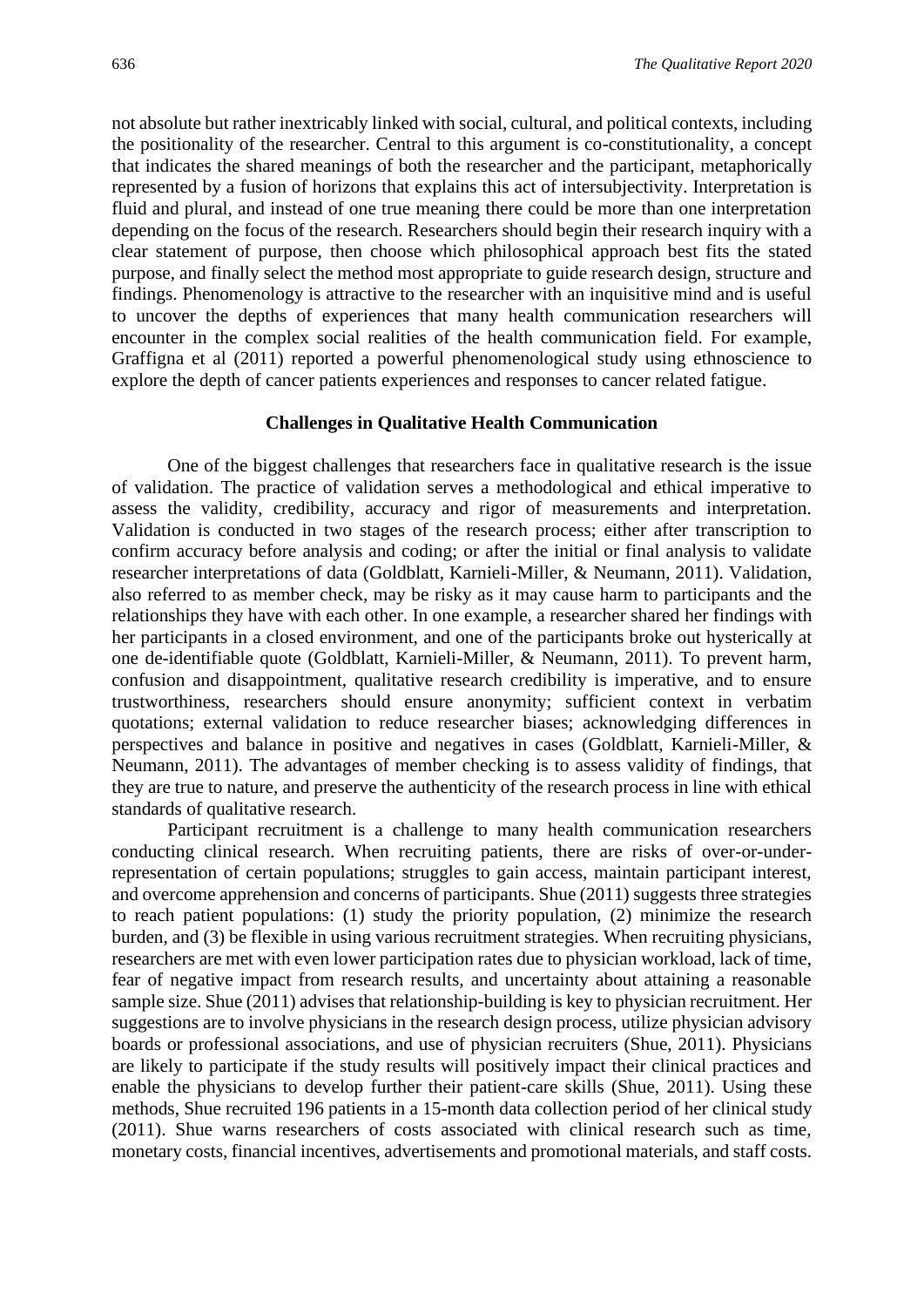These issues become a greater concern in qualitative methodology where there may be limited sources of grant-funding available.

Unannounced Standardized Patients (USPs) are deployed to capture real-time clinical encounters and minimize response bias in clinical settings. Since certain types of clinical encounters are unpredictable, USP methodology provides a window into what occurs in the practice encounter in a manner that is not possible with other indirect methods (Siminoff, 2011). Even though USPs can be a logistical challenge, Siminoff and colleagues (2011) explained how they used USPs in their study to evaluate communication behaviors of physicians and shared how USPs can be successful. The authors advise researchers who are interested to use USPs to utilize following strategies: first, ensure the correct training of USPs as this will safeguard data collection through role fidelity. Secondly, collaborate with a confederate such as the clinical office manager whose contribution will greatly impact the execution of the research study, handle logistical issues, and maintain USPs created identity. Lastly, provide feedback to the participants, in this case the physician, as this is the most critical part of the process. USP methods require long-term planning and monitoring, and so researchers need to be prepared to commit their time and resources to manage issues such as identity creation, recording technology, insurance, and other costs. Though their research study is ongoing, Siminoff and colleagues (2011) predict that the implementation of USP methodology will become easier and more widespread in health communication research.

### **Multimethodological Research in Health Communication**

Multimethodological designs, often referred to as mixed methods research, have helped researchers capture many of the complexities of health communication processes through triangulation of quantitative and qualitative data, while overcoming many of the individual limitations of different research methods (Creswell et al., 2004; Frey et al., 2000; Johnstone, 2004). In fact, Nutbeam (1998, 1999) and others (see Barbour & Barbour, 2003; Kreps, 2002; McQueen, 2001) recommend using multimethodological research designs for evaluating the complex array of variables involved in health care and health promotion interventions. While the use of mixed methods is certainly more complex than single method research, the development of succeeding phases of research using different methods can help inform largescale research projects, with data from earlier research phases guiding the development of later research phases, and directing the development of evidence-based health communication interventions (Kreps et al., 2002). Multimethodological research (MMR) often integrates qualitative (such as interviews, focus groups, or participant observations) and quantitative techniques (such as surveys, content analyses, and experiments) for data collection and/or analysis (Borkan, 2004). There are three ways to combine quantitative and qualitative research: conduct qualitative first as a preliminary, exploratory, or hypothesis-formation phase then follow up with quantitative methods; carry out both in parallel or; use qualitative methods to explain quantitative findings (Britten, 2011). While the comprehensive nature of integrating qualitative and quantitative methods adds to the strength of multimethodological research, it also adds to the complexity of organizing and conducting mixed methods studies. Researchers must take into account the additional time, resources, and coordination and collaboration they will need to conduct mixed methods research in health care and health promotion. For example, researchers who conduct multi-method research will need to examine how the different methods work together, whether there is an advantage to using one method prior to another, whether the data provided from one method will inform the use of other methods, and how to interpret contradicting or anomalous finding from different methods.

Here is an example of multimethodological research design. Van Staa (2011) used five methods—interviews, q-methodology, observations, focus groups and questionnaires—to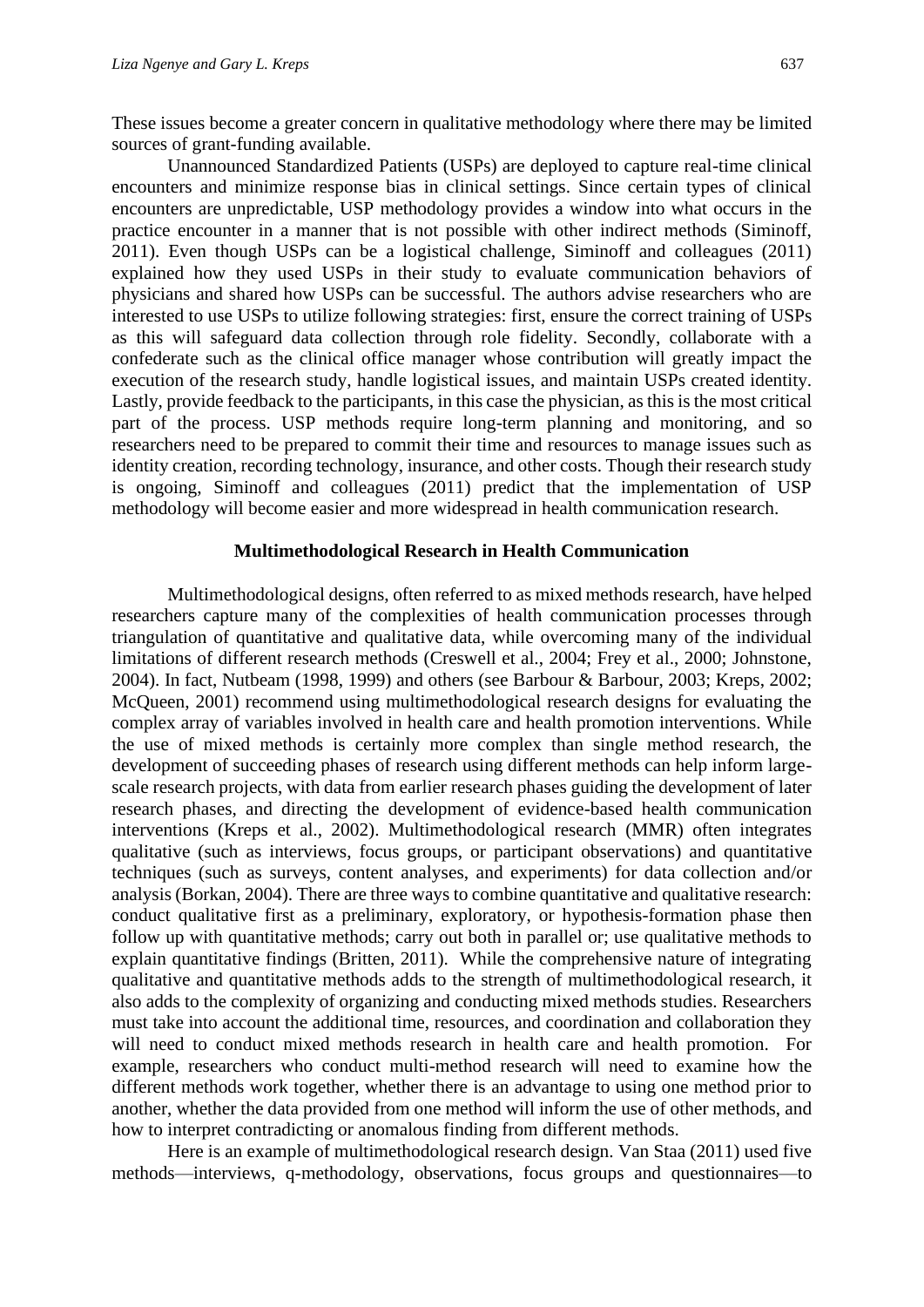study adolescents with chronic conditions. This Dutch mixed methods study, MMR, expanded patient-provider communication research to triadic communication between adolescent patients, their parents and physicians. The researchers concluded that adolescents with chronic conditions desire to participate more in their own care and have their views taken seriously. In this article, van Staa integrated the findings of her MMR study and demonstrated the value of MMR in health communication research, especially triadic health communication in pediatric settings. Van Staa used the Good Reporting of a Mixed Methods Study (GRAMMS) quality criteria to design her research study. The synthesis of all methods used were developed into two steps: her qualitative findings were used for questionnaire development and then compared to the results of the quantitative dataset. Data validation was conducted through method triangulation, peer review and respondent validation. Van Staa's study (2011) proved MMR could be the third methodological paradigm as it offers a more complete understanding of social phenomena over a single method approach to unravel complex processes in health communication research.

Multimethodological research designs have been employed in recent years to examine complex health communication models, theories, and processes. For example, Query and Wright (2003) report a multimethodological test of the relational health communication model (Kreps, 1988) using ethnographic critical incident interviews in combination with on-line and paper questionnaires to examine relationships between social support, communication competence, and perceived stress in a study of well-elders, elderly individuals with cancer, and their lay caregivers. Livingood (2001) used a combination of ethnographic analyses and survey research to study tobacco possession law enforcement practices in four selected counties in Florida. Papp et al. (2004) conducted a multimethodological study combining focus group interviews and questionnaires to identify and model the effects of sleep loss and fatigue on resident-physicians' professional lives and personal well-being. Ross, Rink, and Furne (2000) report a mutimethodological evaluation of integrated nursing teams using a combination of time diaries, questionnaires, and semi-structured interviews. Kreps (1993) conducted an intricate multi-phase mixed method intervention study of nurse turnover and retention in an urban hospital by combining the use of in-depth personal interviews, questionnaires, focus group interviews, archival analysis of institutional records, and a natural experiment to compare nurse retention rates before and after the intervention at the intervention hospital and four control group hospitals. In this study the in-depth interviews informed the topics used in the focus group interviews and led to the development of the intervention that was tested. Mixed methods research has the potential to increase the sophistication and influence of health care and health promotion research.

An important approach to multimethodological inquiry has focused on communityparticipatory research in health care and health promotion (Minkler, 2000; Minkler & Wallerstein, 2002; White et al., 2004). Community participatory research seeks to fully involve community members as equal partners in developing and implementing health intervention research to increase the accuracy of data collected and the power of health interventions (O'Fallon & Dearry, 2002; Nyden, 2003). It typically involves multiple research methods, including ethnographic research to increase understanding of the unique characteristics and orientations of the intervention community (Kreps, 2006). For example, Ammerman (2003) examined the expectations and satisfaction of pastors and lay leaders regarding a research partnership in a randomized trial guided by community-based participatory research for influencing health and dietary habits within an African American community. Naylor et al. (2002) reported an evaluation of a community-based participatory research heart health project, the British Columbia Heart Health Demonstration Project, that utilized both a population heart health approach and a community mobilization model for promoting public action on heart health. Quigley et al. (2000) conducted a community participatory research program to assess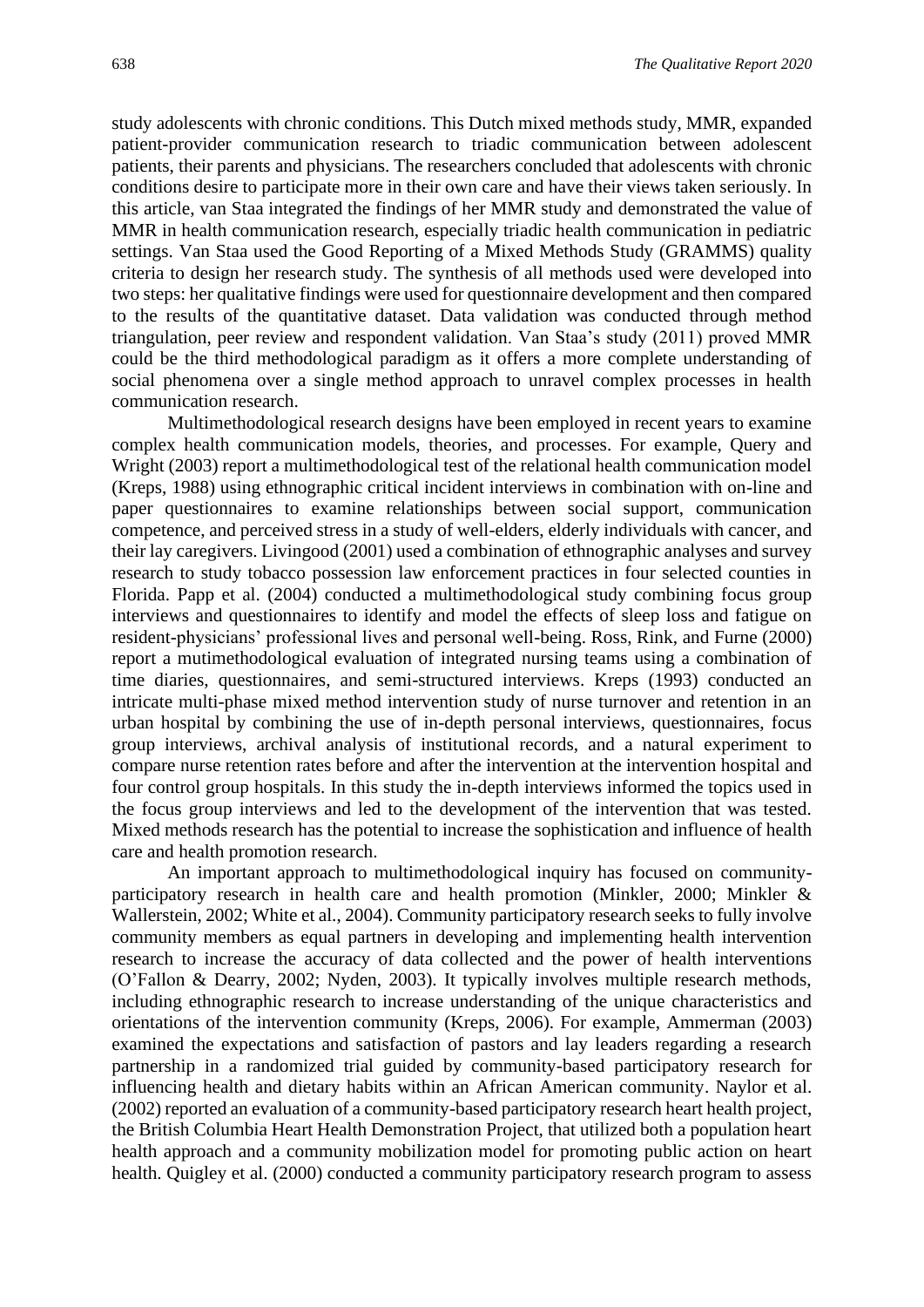nuclear risks with Native-American community members and to promote community-based hazards management planning. Community participatory research, while complex and sometimes cumbersome to administer, shows great promise for effectively translating health communication research into practice, as well as for increasing both the participation and sustainability of health intervention programs.

#### **Discussion**

In summary, we find from this review that health communication is an important, vibrant, and diverse area of research that utilizes a broad range of different, yet often complementary, research methods. Some of our key findings suggest that health communication research has the great potential to inform health care and health promotion policy and practice, ultimately helping to save lives and increase quality of life. The very importance of this research area mandates that great care be taken to make sure that health communication research generates valid, reliable, and relevant data to inform health care administrators, providers, and consumers (Glasziou et al., 2004). Care must be taken to utilize research methods that most effectively address the specific research questions posed and provide researchers with both the precision and depth of analysis to reach meaningful and generalizable conclusions for guiding interventions (Glasgow et al., 2002). Translating health communication research into sustainable practice has often been raised as a key issue of concern (Bull et al., 2003; Glasgow et al., 2003; Ory et al., 2002). Issues of poor ecological validity and limited accuracy of measurement can limit the applications of health promotion research (Kreps, 2001; Schmuckler, 2001). There have been calls for macro-social approaches to studying health behavior within social contexts to increase our understanding of how to apply health communication interventions in society which is consistent with the use of indepth qualitative methods to generate revealing data about the larger social issues and contexts that influence health communication (Finnegan & Viswanath, 1997; Viswanath & Finnegan, 2002).

For example, the incorporation of interactive media can prove useful for research design. Application of interactive media provides, greater access to patients with low literacy skills, stigmatized or invisible illness, and those with extensive social networking experiences (Villagran, 2011), including those in the margins of society. Interactive media offers tools for engagement giving research participants more latitude in the co-creation of the research process through data collection, instantaneous feedback, and contextualization of responses. Finally, interactive media may provide a mechanism for longitudinal data collection and monitoring. Research has always been about listening to the response of participants, and listening through the use of social media provides data about what people think, feel, say, and do, without the hazards of gatekeepers, artificial contexts, or sampling biases caused by geography (Villagran, 2011). Researchers should be aware of the many relative benefits of interactive media in health communication research.

Qualitative inquiry can provide context and information rich data for increasing the validity of health communication research. When qualitative and quantitative inquiry are effectively combined in multimethodological designs, researchers can enhance validity, reliability, and application of research findings. Due to the many complexities inherent in health communication processes, researchers need to select research methods that will allow them to fully examine the multiple variables and influences on health (Campbell et al., 2003). Quantitative and qualitative approaches to health communication research provide differing, but also complementary, levels of research control, precision, prediction, and depth of analysis, indicating the great value of combining quantitative and qualitative measures (Calderon et al., 2000; Morgan, 1998). Researchers are encouraged to utilize the best available methods for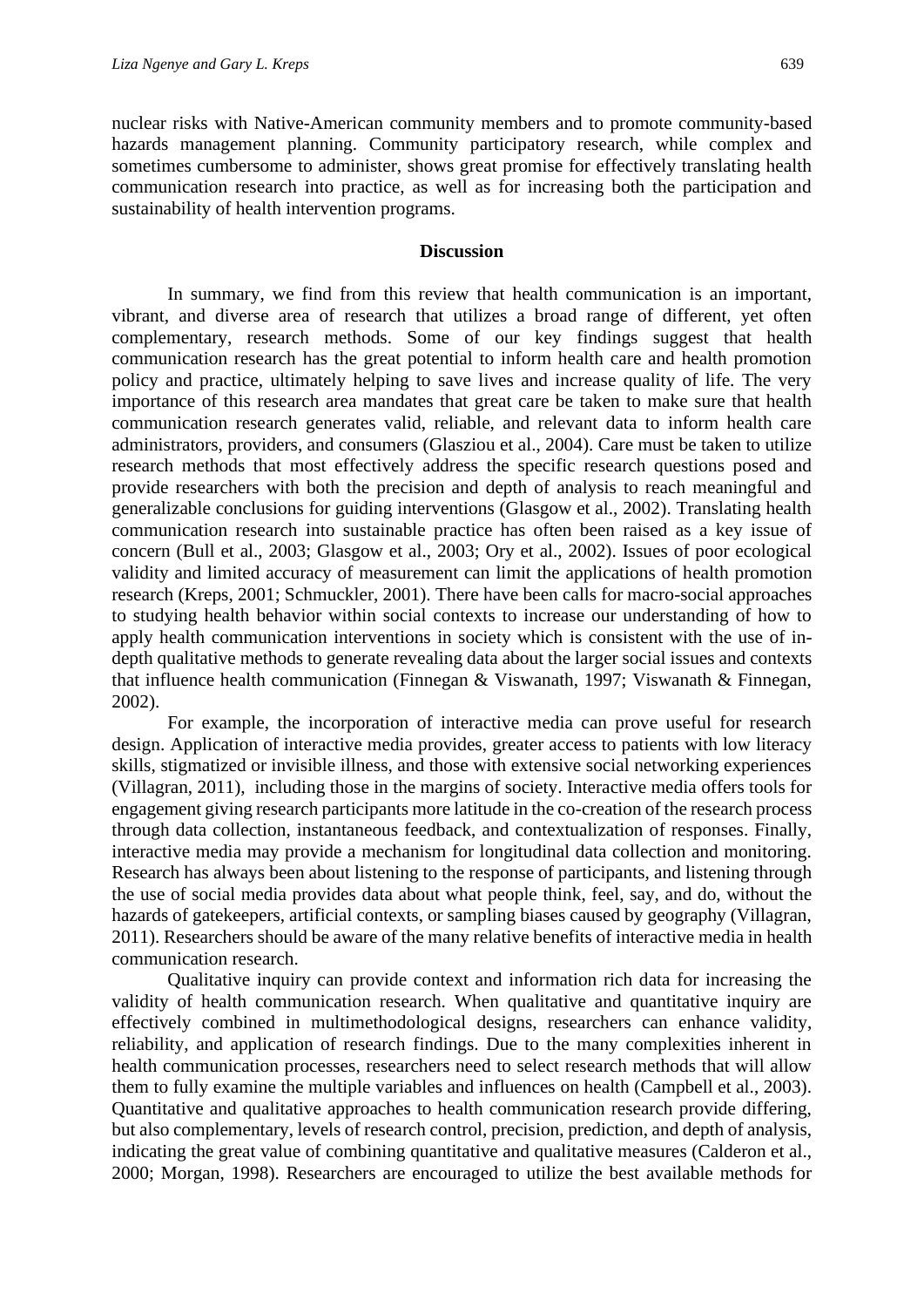answering specific research questions or consider multimethodological designs. The diversity of available research methods provides researchers with many tools for conducting high quality health communication research. Mixed-method (multimethodological) research that combines qualitative and quantitative inquiry has been shown to provide particular strengths in helping to overcome many of the limitations of individual research methods and strengthening the overall validity of research results (Borkan, 2004; Stange & Zyzanski, 1989). Multimethodological research lives up to the systems theory principle of requisite variety that suggests that the best reactions to complexity match the complexity of any initial condition with the responsive process (Kreps, 2009; Weick, 1969). With the advent of careful, thoughtful, and rigorous research planning and implementation, there is a future of increasingly powerful, valid, and relevant qualitative research in the area of health communication that will make significant contributions to public health.

#### **References**

- Ammerman, A., Corbie-Smith, G., St. George, D. M., Washington, C., Weathers, B., & Jackson-Christian, B. (2003). Research expectations among African American church leaders in the PRAISE! project: A randomized trial guided by community-based participatory research. *American Journal of Public Health*, 93, 1720–1727.
- Barbour, R. S., & Barbour, M. (2003). Evaluating and synthesizing qualitative research: The need to develop a distinctive approach. *Journal of Evaluation in Clinical Practice*, 9, 179–186.
- Becker, H. S., Geer, B., Hughes, E. C., & Strauss, A. L. (1977). *Boys in white: Student culture in medical school.* New Brunswick, NJ: Transaction Books.
- Borkan, J. M. (2004). Mixed methods studies: A foundation for primary care research. *Annals of Family Medicine*, *2*, 4–6.
- Britten, N. (2011). Qualitative research on health communication: What can it contribute? *Patient Education and Counselling*, *82*(3), 384–388. <https://doi.org/10.1016/j.pec.2010.12.021>
- Calderon, J. L., Baker, R. S., & Wolf, K. E. (2000). Focus groups: A qualitative method complementing quantitative research for studying culturally diverse groups. *Education for Health: Change in Learning & Practice, 13*(1), 90–95.
- Campbell, S. M., Braspenning, J., Hutchinson, A., & Marshall, M. N. (2003). Research methods used in developing and applying quality indicators in primary care. *British Medical Journal*, *326*, 816–819.
- Concato, J. (2004). Observational versus experimental studies: What's the evidence for a hierarchy? *NeuroRx, 1*, 341–347.
- Concato, J., Shah, N., & Horwitz, R. I. (2000). Randomized, controlled trials, observational studies, and the hierarchy of research designs. *New England Journal of Medicine*, *342*(25), 1887–1892.
- Creswell, J. W., Fetters, M. D., & Ivankova, N. V. (2004). Designing a mixed methods study in primary care. *Annals of Family Medicine*, *2*, 7–12.
- Devers, K. J., & Frankel, R. M. (2000). Study design in qualitative research 2: Sampling and data collection strategies*. Education for Health: Change in Learning & Practice, 13*, 263–271.
- Devers, K. J., & Frankel, R. M. (2001). Getting qualitative research published*. Education for Health: Change in Learning & Practice, 14*, 109–117.
- Dixon-Woods, M. (2003). What can ethnography do for quality and safety in health care? *Quality and Safety in Health Care*, *12*, 326–327.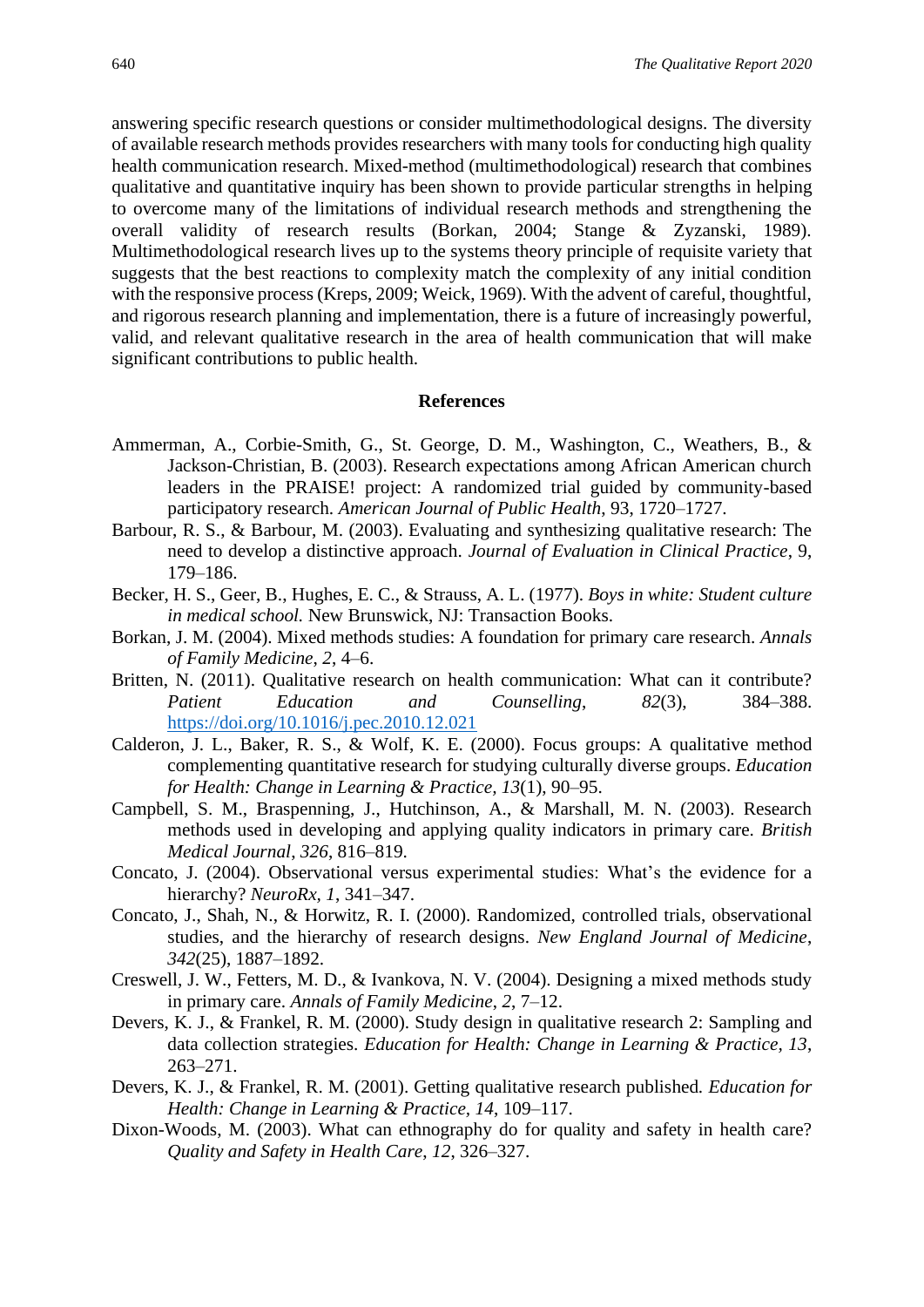- Ellerbeck, E. F., Engelman, K. K., Gladden, J., Mosier, M. C., Raju, G. S., & Ahluwalia, J. S. (2001). Direct observation of counseling on colorectal cancer in rural primary care practices. *Journal of General Internal Medicine, 16*, 697–700
- Ellingson, L. (2003). Interdisciplinary health care teamwork in the clinic backstage. *Journal of Applied Communication Research*, *31*, 93–117.
- Ellingson, L. (2006). Embodied knowledge: Writing researchers' bodies into qualitative health research. *Qualitative Health Research*, *16*(2), 298-310.
- Finlay, L. (2002). Negotiating the swamp: The opportunity and challenge of reflexivity in research practice. *Qualitative Research*, *2*, 209–230.
- Finnegan, J. R. & Viswanath, K. (1997). Communication theory and health behavior change. In K. Glanz, F. M. Lewis, & B. K. Rimer (Eds.), Health behavior and health education: Theory, research and practice (2nd ed., pp. 313–341) San Francisco, CA: Jossey-Bass.
- Finnegan, J. R., Viswanath, K., & Hertog, J. (1999). Mass media, secular trends, and the future of cardiovascular disease health promotion: An interpretive analysis. *Preventive Medicine*, *29*(6), S50-S58.
- Frey, L. R., Botan, C. H., & Kreps, G. L. (2000). *Investigating communication: An introduction to research methods* (2nd ed.). Boston, MA: Allyn & Bacon.
- Glasgow, R. E., Klesges, L. M., Dzewaltowski, D. A., Bull, S. S., & Estabrooks, P. (2004). The future of health behavior change research: What is needed to improve translation of research into health promotion practice? *Annals of Behavioral Medicine*, *27*(1), 3– 12.
- Glasgow, R. E., Lichtenstein, E., & Marcus, A. C. (2003). Why don't we see more translation of health promotion research to practice? Rethinking the efficacy-to-effectiveness transition. *American Journal of Public Health*, *93*(8), 1261–1267.
- Glasziou, P., Vandenbroucke, J., & Chalmers, I. (2004). Assessing the quality of research. *British Medical Journal*, *328*, 39–41.
- Goldblatt, H., Karnieli-Miller, O., & Neumann, M. (2011). Sharing qualitative research findings with participants: Study experiences of methodological and ethical dilemmas. *Patient Education and Counselling*, *82*(3), 389–395.
- Goodall, H. L., Jr. (2004). Commentary: Narrative ethnography as applied communication research. *Journal of Applied Communication Research*, *32*(3), 185-194.
- Graffigna, G., Vegni, E., Barello, S., Olson, K., & Bosio, C. A. (2011). Studying the social construction of cancer-related fatigue experience: The heuristic value of ethnoscience. *Patient Education and Counselling*, *82*(3), 402–409.
- Green, J., & Thorogood, N. (2018). *Qualitative methods for health research*. Thousand Oask, CA: Sage.
- Heidegger, M. (1962). *Being and Time*, trans. john Macquarrie and edward robinson. New York: Harper and Row Publishers.
- Jadad, A. R., & Rennie, D. (1998). The randomized controlled trial gets a middle-aged checkup. *Journal of the American Medical Association*, *279*, 319–320.
- Johnstone, P. L. (2004). Mixed methods, mixed methodology health services research in practice. *Qualitative Health Research*, *14*(2), 259–271.
- Kleinman, A. (1980). *Patients and healers in the context of culture.* Berkeley, CA: University of California Press.
- Kleinman, A. (1988). *The illness narratives.* New York, NY: Basic Books.
- Kreps, G. L. (1988). Relational communication in health care. *Southern Speech Communication Journal*, *53*, 344–359.
- Kreps, G. L. (1989). Setting the agenda for health communication research and development: Scholarship that can make a difference. *Health Communication*, 1, 11–15.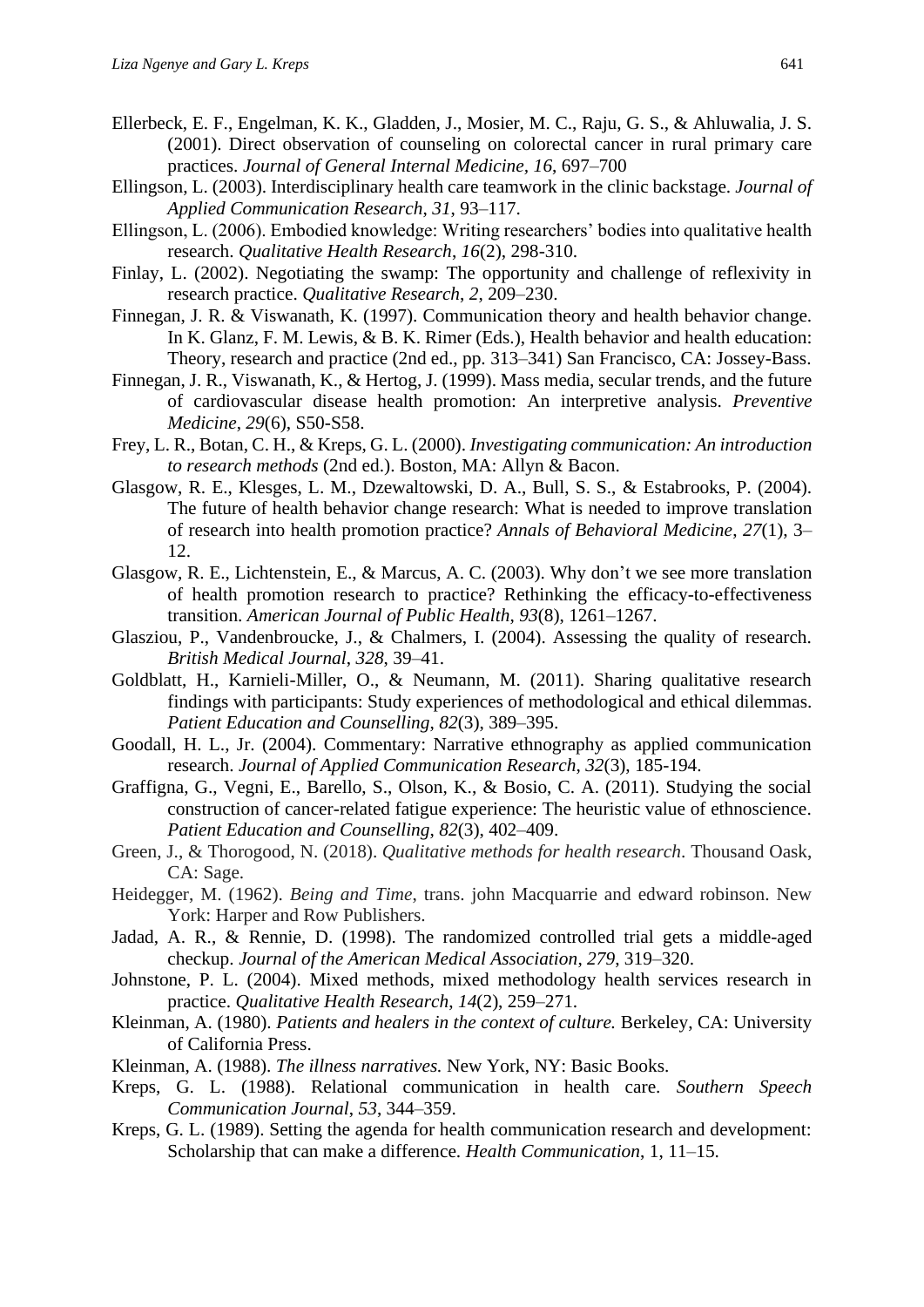- Kreps, G. L. (1993). Channeling information for organizational reflexivity: A field research and development study of nurse turnover and retention in a large urban health care organization. In B. C. Thornton & G. L. Kreps (Eds.), *Perspectives on health communication* (pp. 117–126). Prospect Heights, IL: Waveland Press.
- Kreps, G. L. (1995). Using focused group discussions to promote organizational reflexivity: Two applied communication field studies. In L. R. Frey (Ed.), *Innovations in group facilitation techniques: Applied research in naturalistic settings* (pp. 177–199). Cresskill, NJ: Hampton Press.
- Kreps, G. L. (2001). Consumer-provider communication research: A personal plea to address issues of ecological validity, relational development, message diversity, and situational constraints. *Journal of Health Psychology*, *6*(5), 597–601.
- Kreps, G. L. (2002). Evaluating new health information technologies: Expanding the frontiers of health care delivery and health promotion. *Studies in Health Technology Informatics, 80*, 205–212.
- Kreps, G. L. (2006). One size does not fit all: Adapting communication to the needs and literacy levels of individuals. Annals of Family Medicine (online, invited commentary) <http://www.annfammed.org/cgi/eletters/4/3/205>
- Kreps, G.L. (2008) Qualitative inquiry and the future of health communication research. *Qualitative Research Reports in Communication*, *9*(1), 2-12.
- Kreps, G. L. (2009). Applying Weick's model of organizing to health care and health promotion: Highlighting the central role of health communication. *Patient Education and Counseling, 74,* 347-355.
- Kreps, G. L. (2011). Methodological diversity and integration in health communication inquiry. *Patient Education and Counselling*, *82*(3), 285–291. <https://doi.org/10.1016/j.pec.2011.01.020>
- Kreps, G. L., Viswanath, K., & Harris, L. M. (2002). Advancing communication as a science: Research opportunities from the federal sector. *Journal of Applied Communication Research*, *30*(4), 369–381.
- Lambert, H., & McKevitt, C. (2002). Anthropology in health research: From qualitative methods to multidisciplinarity. *British Medical Journal*, *325*, 210–213.
- Leydon, G. M., Boulton, M., Moynihan, C., Jones, A., Mossman, J., Boudioni, M., & McPherson, K. (2000). Cancer patients' information needs and information seeking behaviour: In depth interview study. *British Medical Journal*, *320*, 909–913.
- Livingood, W. C., Woodhouse, C. D., Sayre, J. J., & Wludyka, P. (2001). Impact study of tobacco possession law enforcement in Florida. *Health Education and Behavior, 28*, 733–748.
- Lopez, K.A., & Willis, D.G. (2004). Descriptive versus interpretive phenomenology: Their contributions to nursing knowledge. *Qualitative Health Research, 14*(5), 726-735.
- Maclean, H. M., & Eakin, J. M. (1992). Health promotion research methods: Expanding the repertoire. *Canadian Journal of Public Health*, *83*(Suppl 1), S4–5.
- Mantzoukas, S. (2004). Issues of representation within qualitative inquiry. *Qualitative Health Research*, *14*, 994–1007.
- McQueen, D. V. (2001). Strengthening the evidence base for health promotion. *Health Promotion International*, *16*(3), 261–268.
- Merzel, C., & D'Afflitti, J. (2003). Reconsidering community-based health promotion: Promise, performance, and potential. *American Journal of Public Health*, *93*(4), 557– 574.
- Meyer, J. (2000). Using qualitative methods in health related action research. *British Medical Journal*, *320*, 178–181.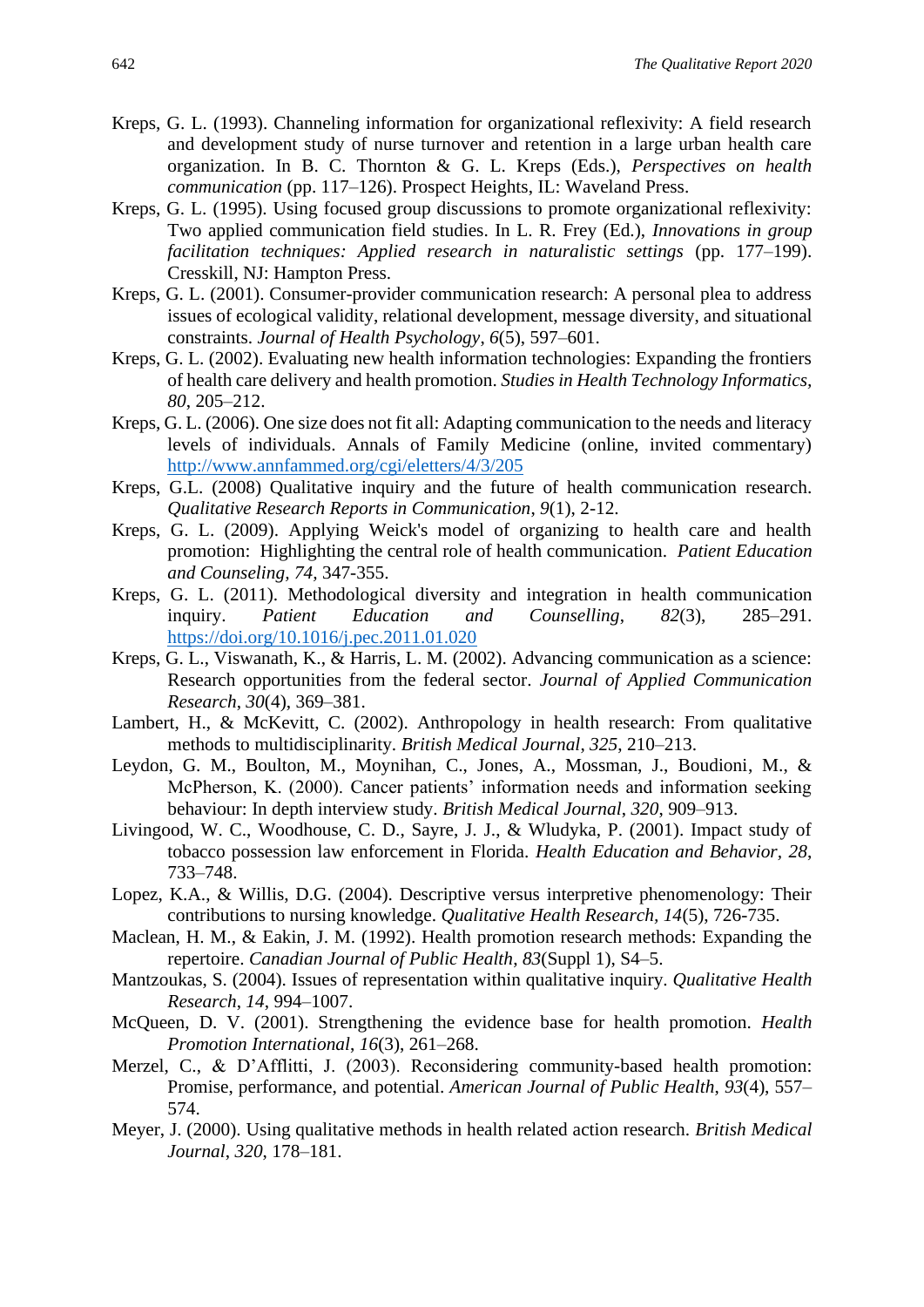- Minkler, M. (2000). Using participatory action research to build healthy communities. *Public Health Reports*, *115*(2–3), 191–7.
- Minkler, M., & Wallerstein, N. (Eds.) (2002). *Community based participatory research for health.* Indianapolis, IN: Jossey-Bass.
- Morgan, D. L. (1998). Practical strategies for combining qualitative and quantitative methods: Applications to health research. *Qualitative Health Research, 8*, 362–376.
- Moustakas, C. (1994). *Phenomenological research methods.* Thousand Oaks, CA: Sage.
- National Institutes of Health. (2002). *Methodology and measurement in the behavioral and social sciences program announcement.* [http://grants2.nih.gov/grants/guide/pa](http://grants2.nih.gov/grants/guide/pa-files/PA-02-072.html)[files/PA-02-072.html](http://grants2.nih.gov/grants/guide/pa-files/PA-02-072.html)
- National Institutes of Health. (2003). *Supplements for methodological innovations in the behavioral and social sciences request for applications.*  <http://grants2.nih.gov/grants/guide/rfa-files/RFA-RM-04-013.html>
- National Science Foundation. (2001). *Ethnographic research training grant program announcement.* <http://www.nsf.gov/pubs/2001/nsf01133/nsf01133.html>
- Naylor, P. J., Wharf-Higgins, J., Blair, L., Green, L., & O'Connor, B. (2002). Evaluating the participatory process in a community-based heart health project. *Social Science and Medicine*, *55*, 1173–1187.
- Neumann, M., Kreps, G., & Visser, A. (2011). Methodological pluralism in health communication research. *Patient Education and Counselling*, *82*(3), 281–284. <https://doi.org/10.1016/j.pec.2011.01.018>
- Ngenye, L. (2015). *Honest words: A young person's story and guide to cancer survivorship.* Bloomington, IN: WestBow Press.
- Ngenye, L. (2018). *A careful relationship: A narrative study of family caregiving relationships in cancer care* (Doctoral dissertation), George Mason University, Fairfax, VA.
- Nutbeam, D. (1996). Improving the fit between research and practice in health promotion: Overcoming structural barriers. *Canadian Journal of Public Health*, *87* (Suppl 2), S18– S23.
- Nutbeam, D. (1998). Evaluating health promotion Progress, problems and solutions. *Health Promotion International*, *13*, 27–44.
- Nutbeam, D. (1999). The challenge to provide 'evidence' in health promotion. *Health Promotion International*, *14*(2), 99–101.
- Nyden, P. (2003). Academic incentives for faculty participation in community-based participatory research. *Journal of General Internal Medicine*, *18*, 576–585.
- O'Fallon, L. R., & Dearry, A. (2002). Community-based participatory research as a tool to advance environmental health sciences. *Environmental Health Perspectives*, *110*(Suppl 2), 155–159.
- Papp, K. K., Stoller, E. P., Sage, P., Aikens, J. E., Owens, J., Avidan, A., Phillips, B., Rosen, R., & Strohl, K. P. (2004). The effects of sleep loss and fatigue on resident-physicians: A multi institutional, mixed-method study. *Academic Medicine*, *79*, 394–406.
- Query, J. L. Jr., & Wright, K. (2003). Assessing communication competence in an online study: Toward informing subsequent interventions among older adults with cancer, their lay caregivers, and peers. *Health Communication, 15*, 203–218.
- Quigley, D., Sanchez, V., Handy, D., Goble, R., & George, P. (2000). Participatory research strategies in nuclear risk management for native communities. *Journal of Health Communication*, *5*, 305–331.
- Ross, F., Rink, E., & Furne, A. (2000). Integration or pragmatic coalition? An evaluation of nursing teams in primary care. *Journal of Interprofessional Care, 14*, 259–267.
- Sackett, D. L., & Wennberg, J. E. (1997). Choosing the best research design for each question. *British Medical Journal, 315*, 1636.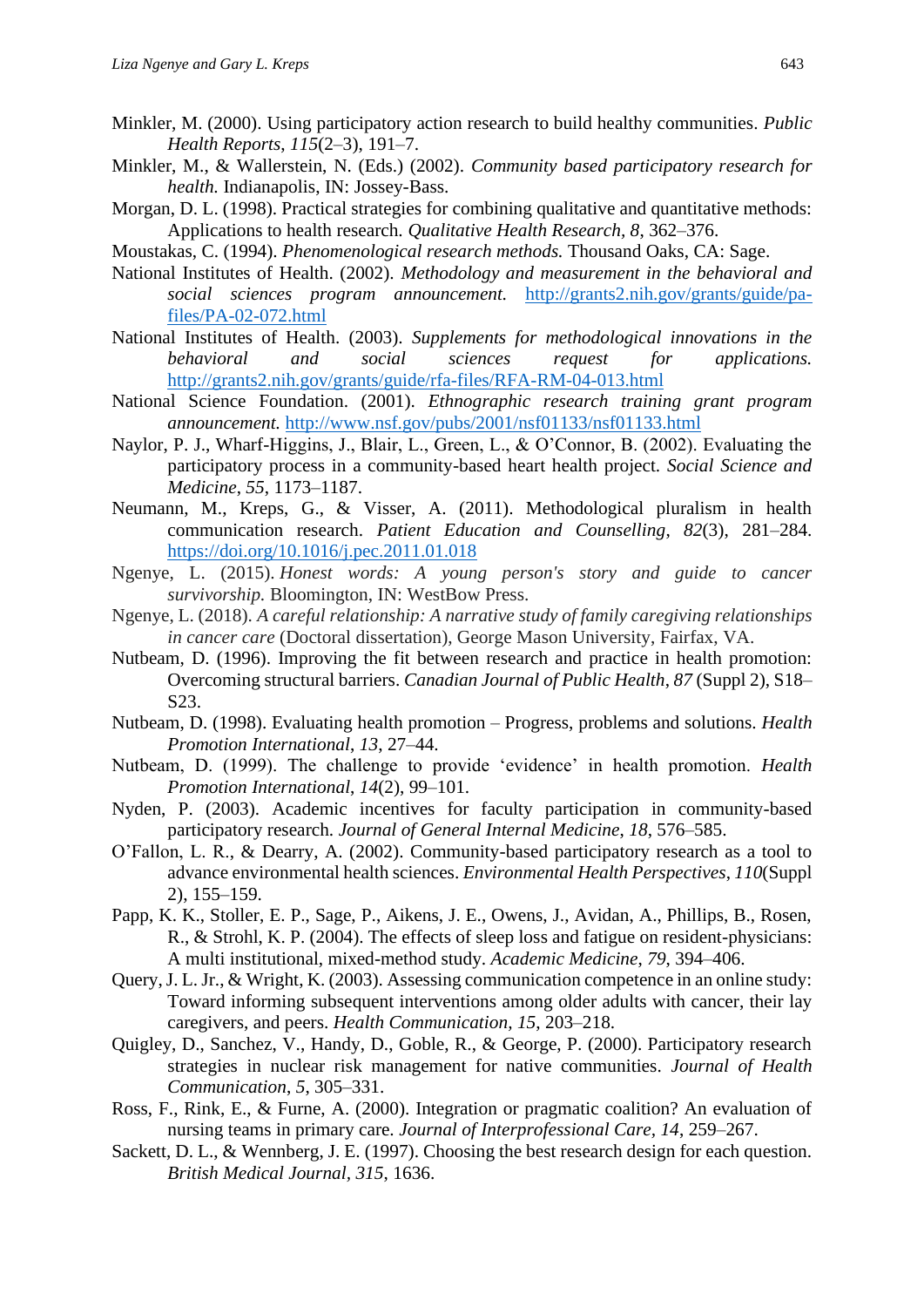- Salmon, P., Mendick, N., & Young, B. (2011). Integrative qualitative communication analysis of consultation and patient and practitioner perspectives: Towards a theory of authentic caring in clinical relationships. *Patient Education and Counselling*, *82*(3), 448–454.
- Savage, J. (2000). Ethnography and health care. *British Medical Journal*, *321*, 1400–1402.
- Schmuckler, M. A. (2001). What is ecological validity? A dimensional analysis. *Infancy*, *2*, 419–436.
- Shue, C. K. (2011). Factors that promote and prohibit access to participants in the clinical setting: A review of response rates from a health communication intervention study. *Patient Education and Counselling*, *82*(3), 488–494.
- Siminoff, L. A., Rogers, H. L., Waller, A. C., Harris-Haywood, S., Esptein, R. M., Carrio, F. B., . . . Longo, D. R. (2011). The advantages and challenges of unannounced standardized patient methodology to assess healthcare communication. *Patient Education and Counseling*, *82*(3), 318–324.
- Simpson, K., & Freeman, R. (2004). Critical health promotion and education—A new research challenge. *Health Education Research, 19*(3), 340–348.
- Smedley, B. D., & Syme, S. L. (Eds.) (2001). *Promoting health: Intervention strategies from social and behavioral research*. Washington, DC: National Academy of Sciences.
- Smith, D. H. (1989). Studying health communication: An agenda for the future. *Health Communication, 1*, 17–27.
- Stange, K. C., & Zyzanski, S. J. (1989). Integrating qualitative and quantitative research methods. *Family Medicine*, *21*, 448–451.
- van Staa, A. (2011). Unraveling triadic communication in hospital consultations with adolescents with chronic conditions: The added value of mixed methods research. *Patient Education and Counselling*, *82*(3), 455–464.
- Villagran, M. (2011). Methodological diversity to reach patients along the margins, in the shadows, and on the cutting edge. *Methodology in Health Communication Research*, *82*(3), 292–297.
- Viswanath, K., & Finnegan, J. R. (2002). Community health campaigns and secular trends: Insights from the Minnesota heart health program and community trials in heart disease prevention. In R. Hornik (Ed*.), Public health communication: Evidence for behavior change* (289–312). New York, NY: Lawrence Erlbaum,
- Weick, K. E. (1969). *The social psychology of organizing.* Reading, MA: Addison-Wesley.
- White, G. W., Suchowierska, M., & Campbell, M. (2004). Developing and systematically implementing participatory action research. *Archives of Physical Medical Rehabilitation, 85*(4 Suppl 2), S3–S12.

#### **Author Note**

Liza Ngenye is an Assistant Professor of Communication at La Sierra University. She is a qualitative researcher who specializes in topics such as cancer communication, female and reproductive health, minority population health and social support. She and Kreps have worked together on several projects including her dissertation that investigated caregiving relationships between cancer survivors and their family members. Correspondence can also be addressed directly to: [lizabngenye@gmail.com.](mailto:lizabngenye@gmail.com)

Gary Kreps is a University Distinguished Professor of Communication and Director of the Center for Health and Risk Communication at George Mason University. He serves on the national FDA Risk Communication Advisory and a scientific adviser to the NIH, CDC, VA, HRSA and many international health agencies, research firms and foundations. His research is cited in more than 450 publications and has received major research honors including the